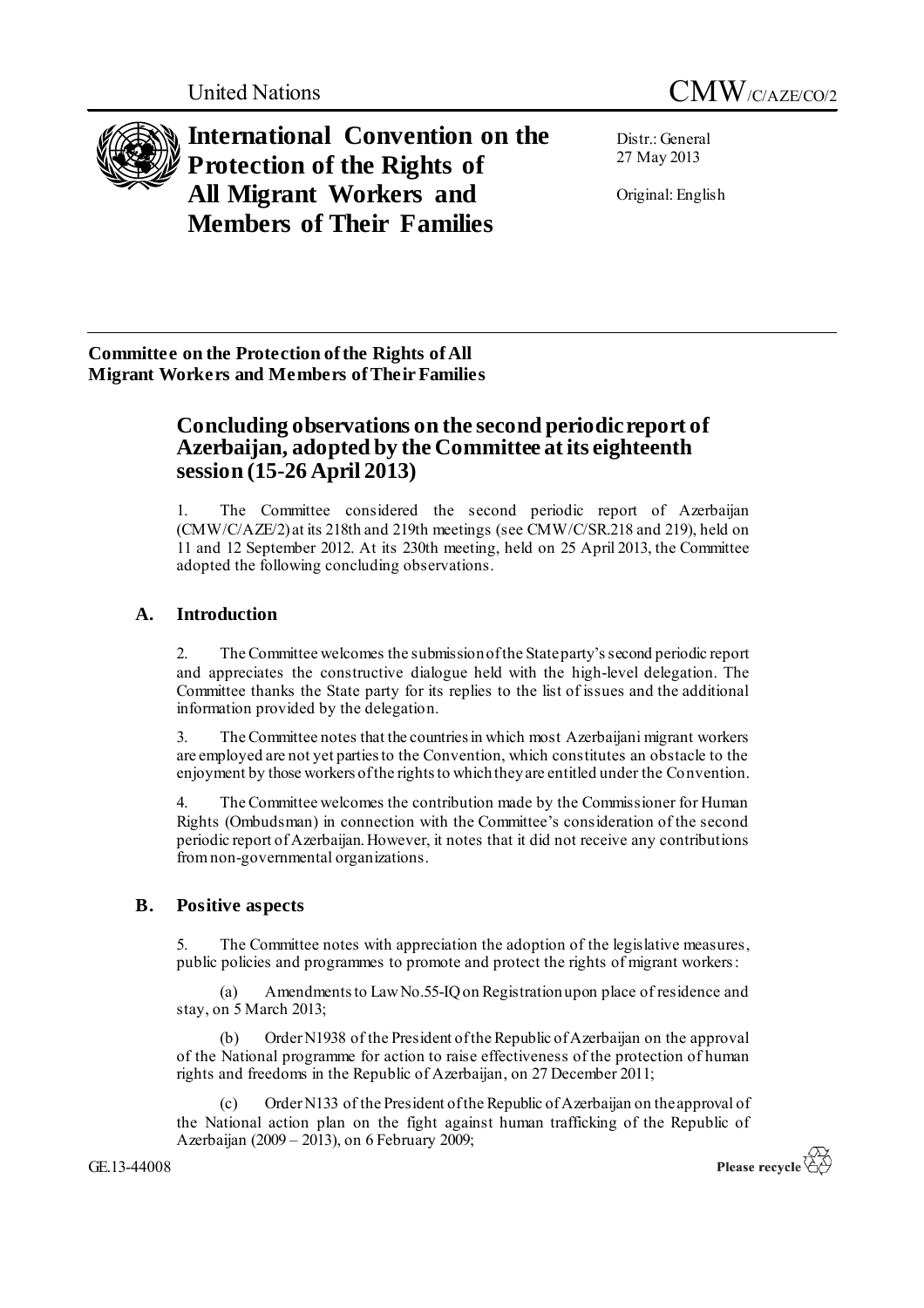(d) Decision of the Cabinet of Ministers of the Republic of Azerbaijan on the Programme to address social problems creating conditions for human trafficking, on 20 May 2011.

6. The Committee notes with satisfaction the ratification by the State party of the Convention of the Commonwealth of Independent (CIS) on the legal status of migrant workers and members of their families, in September 2010.

# **C. Factors and difficulties**

7. The Committee notes that the State party is experiencing difficulties in implementing the Convention in the Nagorno-Karabakh region.The Committee recalls that it had already made an observation in this regard during its first dialogue with the State party.

# **D. Principal subjects of concern, suggestions and recommendations**

## **1. General measures of implementation (arts. 73 and 84)**

#### **Legislation and application**

8. The Committee notes that the State party has not yet become a party to ILO Conventions No. 97(revised, 1949) concerning migration for employment, No. 143 (1975) concerning migrations in abusive conditions and the promotion of equality of opportunity and treatment of migrant workers and No. 189(2011) concerning decent work for domestic workers.

#### 9. **The Committee invites the State party to consider ratifying ILO Conventions No. 97, No. 143 and No. 189.**

The Committee notes that the State party has still not made the declarations provided for in articles 76 and 77 of the Convention, recognizing the competence of the Committee to receive communications from States parties and individuals.

# 11. **The Committee reiterates its recommendation** (**CMW/C/AZE/CO/1, para. 17) that the State party make the declarations provided for in articles 76 and 77 of the Convention**.

12. The Committee notes that, in April2013, a new draft Migration Codewas submitted to the Milli Mejlis (Parliament) for review.

13. **The Committee urges the State party to ensure that the new draft Migration Code fully complies with the provisions of the Convention and includes a definition of migrant workers, including undocumented migrant workers, in conformity with the Convention, and to adopt it without delay.**

# **Data collection**

14. The Committee notes the State party's efforts to improve data collection on migration-related issues, such as the establishment of a centralized database by the State Migration Service on entries, departures and registrations of migrant workers in the State party. However, the Committee is concerned about the lack of data on the number of Azerbaijani citizens working abroad. In addition, it regrets the lack of comprehensive information and statistics on the number, employment situation and access to basic services of migrant workers and members of their families in an irregular situation. The Committee recalls that such information is indispensable to an understanding of their situation in the State party and to an assessment of the implementation of the Convention.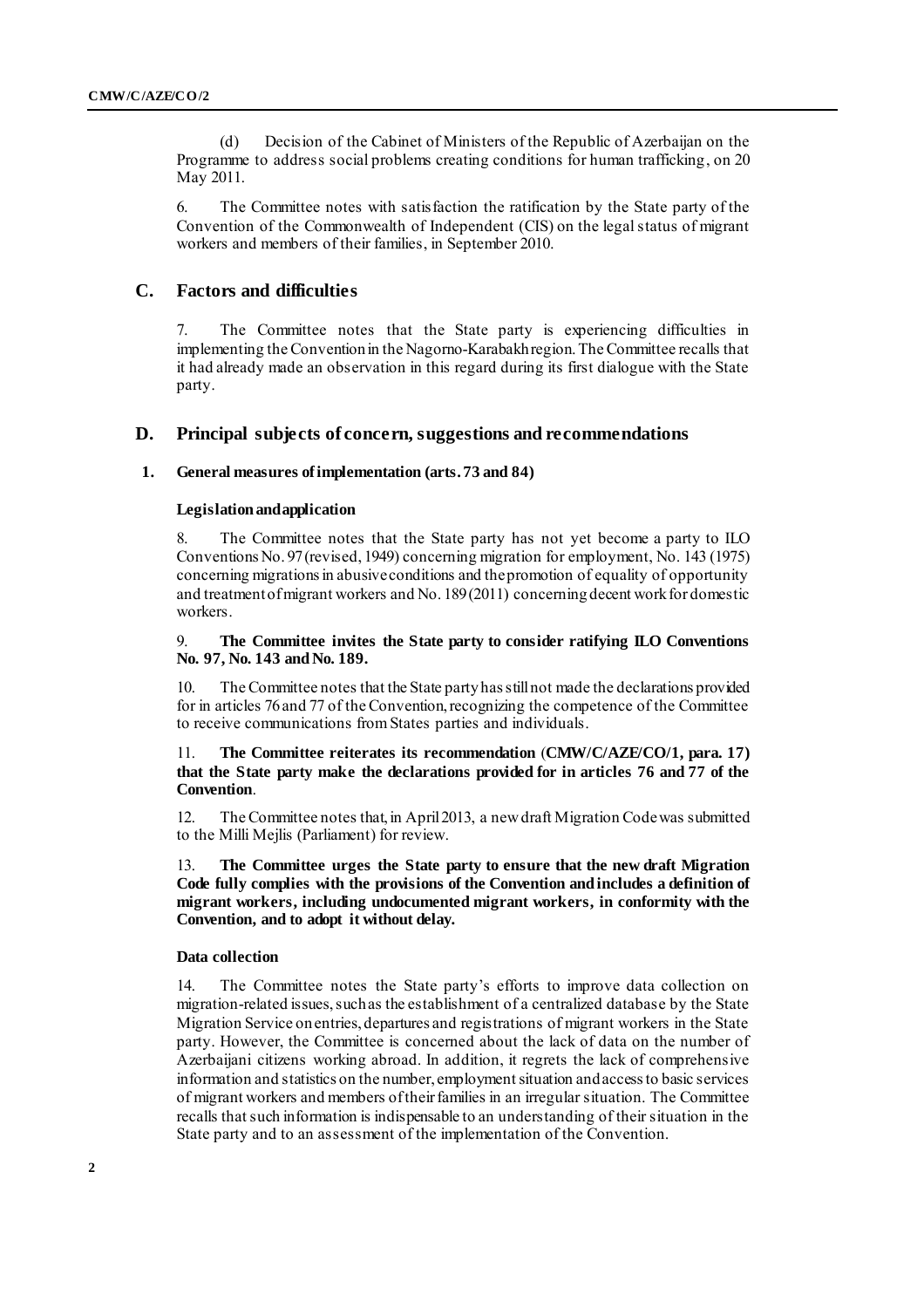15. **The Committee recommends that the State party pursue its efforts to ensure that the data collection system takes into account all aspects of the Convention and to collect information and statistical data, disaggregated by sex, age, nationality and fields of occupation. In particular, it recommends that the State party include in its next periodic report disaggregated information on the number of Azerbaijani citizens working abroad; the number of migrant workers and members of their families, including those in an irregular situation, who are living in the State party; the fields and conditions of employment of migrant workers; and the enjoyment of their rights under the Convention. When precise information is not available, the Committee would appreciate receiving data based on studies or estimates.**

#### **Training on and dissemination of the Convention**

16. The Committee notes that the State Migration Service operates in three languages (Azeri, Russian and English) and that the State party has undertaken various initiatives with regard to training for public officials on migration and human trafficking, including on the application of the provisions of the Convention. However, the Committee reiterates its concern about the lack of measures to disseminate information on the content of the Convention and to establish regular training on the Convention for relevant public officials, civil society organizations and potential migrant workers.

#### 17. **The Committee recommends that the State party:**

**(a) Take the necessary measures to ensure access by migrant workers and members of their families to information about their rights under the Convention;** 

**(b) Develop and implement systematic and regular training on the content and application of the Convention for public officials dealing with migrant workers, and promote and disseminate the Convention among all relevant stakeholders.**

#### **Corruption**

18. The Committee is concerned about information received that migrant workers and members of their families allegedly often become victims of corruption and that certain officials are reportedly involved in extorting money for some services that are normally free of charge.

19. **The Committee recommends that the State party take immediate measures to address any instances of corruption and inquire into allegations of corruption by some officials who are allegedly involved in extorting money or receiving bribes. The Committee also recommends that the State party conduct information campaigns with a view to encouraging migrant workers and members of their families who claim to be victims of corruption to report the corruption, and raise awareness among migrant workers and their families as to which services are free of charge.**

# **2. General principles (arts. 7 and 83)**

#### **Non-discrimination**

20. The Committee is concerned that despite various legislative and other measures taken by the State party to improve the situation, migrant workers and members of their families in the State party continue to suffer from various forms of discrimination and from stigmatization in the media and in society at large.

21. **The Committee reiterates its previous recommendation (CMW/C/AZE/CO/1, para. 25), encouraging the State party to:** 

**(a) Intensify its efforts to ensure that all migrant workers and members of their families within its territory or subject to its jurisdiction effectively enjoy the**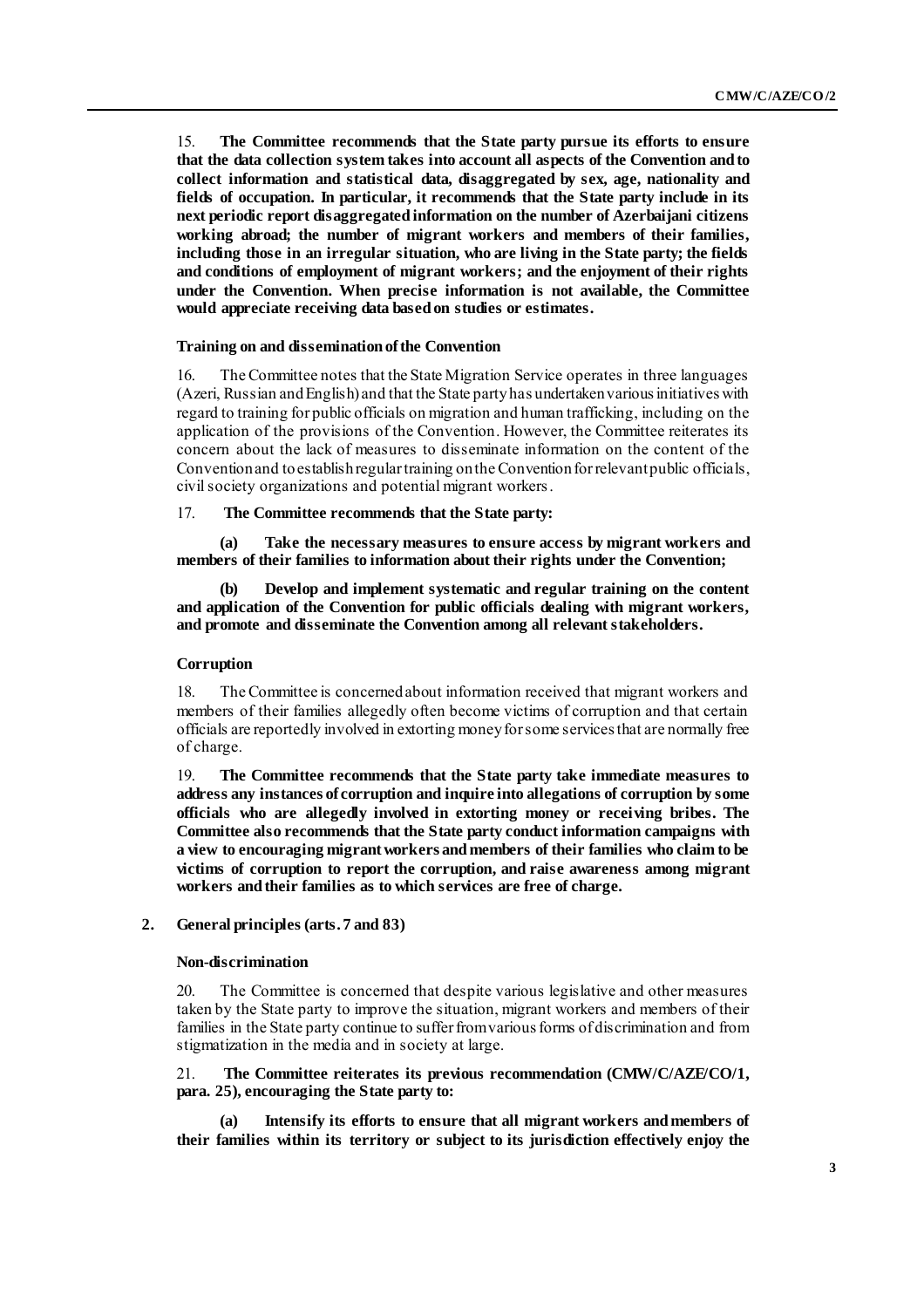**rights provided for in the Convention without any discrimination, in conformity with article 7;** 

**(b) Intensify its efforts by promoting information campaigns for public officials working in the area of migration – especially at the local level – and the general public on the elimination of discrimination against migrants.**

#### **Right to an effective remedy**

22. The Committee is concerned at the limited access by migrant workers and members of their families who are victims of discrimination in the State party to effective remedies. In this regard, it notes the low number of complaints by migrant workers received by the Ombudsman. The Committee is also concerned that migrant workers in an irregular situation cannot benefit from the right of legal representation, as notary offices will not issue a power of attorney if the migrant workers do not have a valid visa. The Committee is also concerned that migrant workers, in particular those in undocumented or irregular situations, do not use legal remedies for fear that they may lose their employment or face deportation if they approach the court.

23. **The Committee urges the State party to:**

**(a) Ensure that migrant workers and members of their families, including those in an irregular situation,have equal opportunities as nationals of the State party to file complaints and to obtain effective redress in the courts in case that their rights under the Convention have been violated;** 

**(b) Inform migrant workers and members of their families, including those in an irregular situation, about the judicial and other remedies available to them.**

## **3. Human rights of all migrant workers and members of their families (arts. 8-35)**

24. While noting that the information provided on the current negotiation process between the European Community and the State party on readmission agreements, the Committee is concerned at the lack of procedural guarantees for migrant workers.

25. **The Committee recommends that the State party take into account article 22 of the Convention and ensure that current and future readmission agreements concluded between the State party and host countries include appropriate procedural guarantees for migrant workers and members of their families, as well as their durable social and cultural reintegration. The Committee also recommends that the State party gather statistical data on migrants readmitted under such agreements.**

26. The Committee is concerned at contradictions in the Law on Labour Migration and the Labour Code with regard to social security and enrolment in the pension fund. The Committee is further concerned at the absence of requirement for the employer to pay into the social security scheme, which leaves the entire responsibility of payment on migrant workers, who may not be aware of this obligation, and which leaves the migrant worker unprotected in cases of occupational accidents.

## 27. **The Committee recommends that the State party harmonize its legislation with regard to social security and enrolment in the pension fund by recognizing full social security rights to migrant workers.**

28. The Committee notes the provisions of Cabinet of Ministers Decision No. 130 of 1 July 2010 on the approval of rules for the deportation from the Republic of Azerbaijan of foreigners and stateless persons without immigration status, which stipulate that migrants are given notification of the decision of expulsion and provision of interpretation in case the migrant worker does not understand Azeri language. The Committee is, however, concerned that the legislation does not provide for the requirement of presenting the notification in writing in a language that the migrant understands. The Committee is further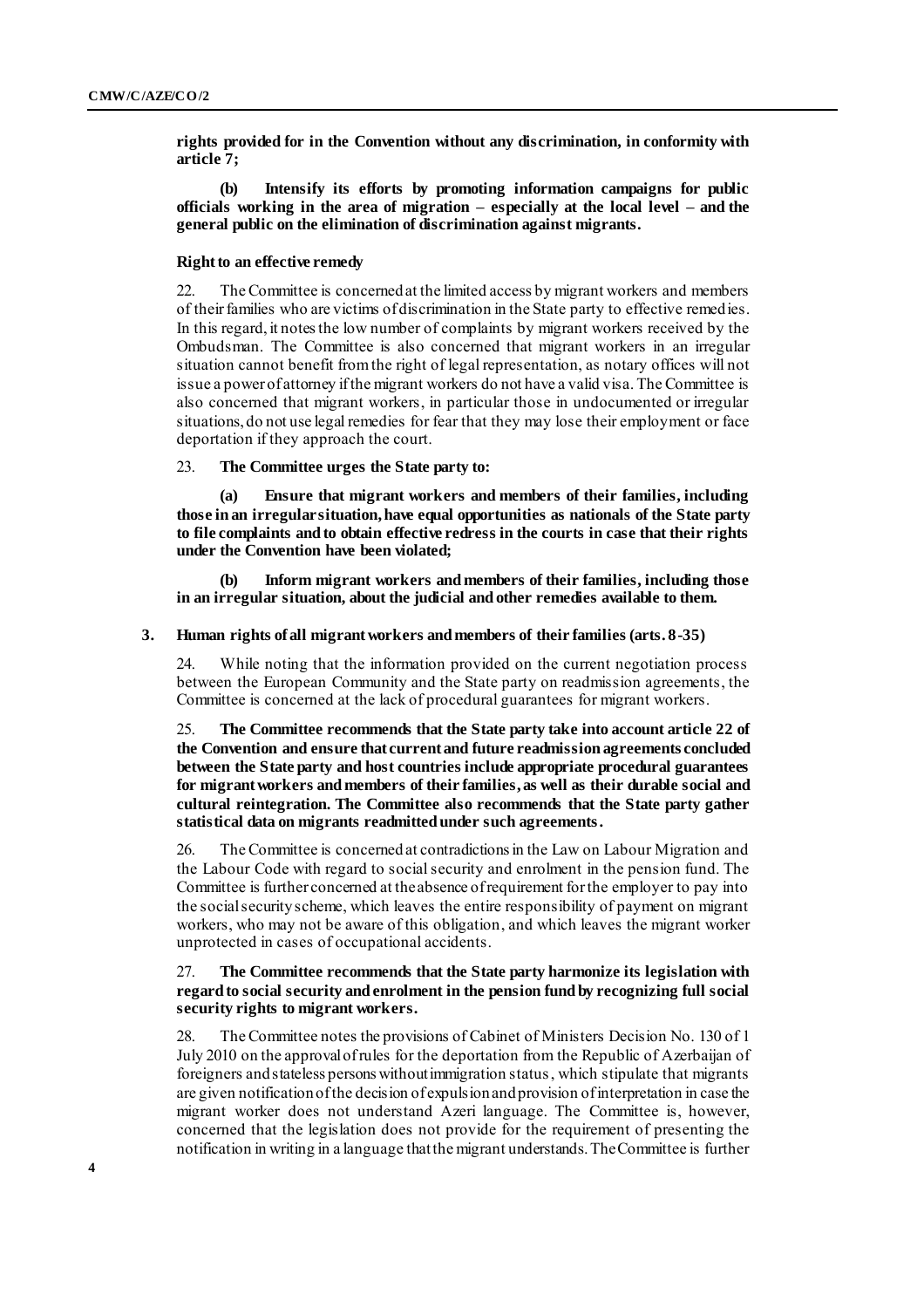concerned at the increased number of deportation cases, as well as at the lack of data on appeals lodged against such decisions, and on the outcomes of such appeals.

#### 29. **The Committee recommends that the State party uphold all the procedural safeguards contained in article 22 of the Convention and provide migrant workers with adequate time to lodge appeals against expulsion decisions.**

30. The Committee is concerned that children of migrant workers, including children of migrant workers in an irregular situation, are often not registered at birth and issued personal identity documents, which impedestheir access to health care, social benefits and education.

31. **The Committee recommends that the State party:**

**(a) Intensify its efforts to ensure that all children of migrant workers are registered at birth and issued personal identity documents;**

**(b) Provide training to the relevant law enforcement officers on the systematic birth registration of all children of migrant workers;**

**(c) Raise awareness on the importance of birth registration among migrant workers and members of their families, especially those in an irregular situation.**

The Committee is concerned about the lack of information on access to education for children of migrant workers, in particular children of migrant workers in an irregular situation in the State party.

33. **The Committee recommends that the State party:**

**(a) Ensure that all children of migrant workers have access to primary and secondary education on the basis of equality of treatment with nationals of the State party;**

**(b) Take measures to eliminate discrimination against children of migrant workers in the educational system;** 

**(c) Include in its next periodic report information on the measures taken in that regard and on the enrolment rates of children of migrant workers, including those in an irregular situation.**

#### **4. Other rights of migrant workers and members of their families who are documented or in a regular situation (arts. 36-56)**

34. The Committee regrets the lack of information available on the exercise of their voting rights by Azerbaijani nationals working abroads.

35. **The Committee recommends that the State party increase its efforts to facilitate the exercise of voting rights of Azerbaijani nationals working abroad, particularly in light of the next presidential elections to be held in October 2013.**

36. The Committee is concerned that the national legislation does not protect against expulsion in cases when migrant workers contract a virus or illness on the list of particularly dangerous infectious diseases, established by the relevant authorities, after his/her arrivalin the State party or after having been residing for several years in the State party.

37. **The Committee recommends that the State party take necessary measures to ensure that migrant workers affected with dangerous infectious diseases are not expelled for this reason and that they enjoy equality of treatment with nationals of the State in relation to social and health services.**

38. The Committee is concerned at the absence of provisions in Law N41-IQ (1996) on the Legal status of aliens and stateless persons on family reunification, in particular,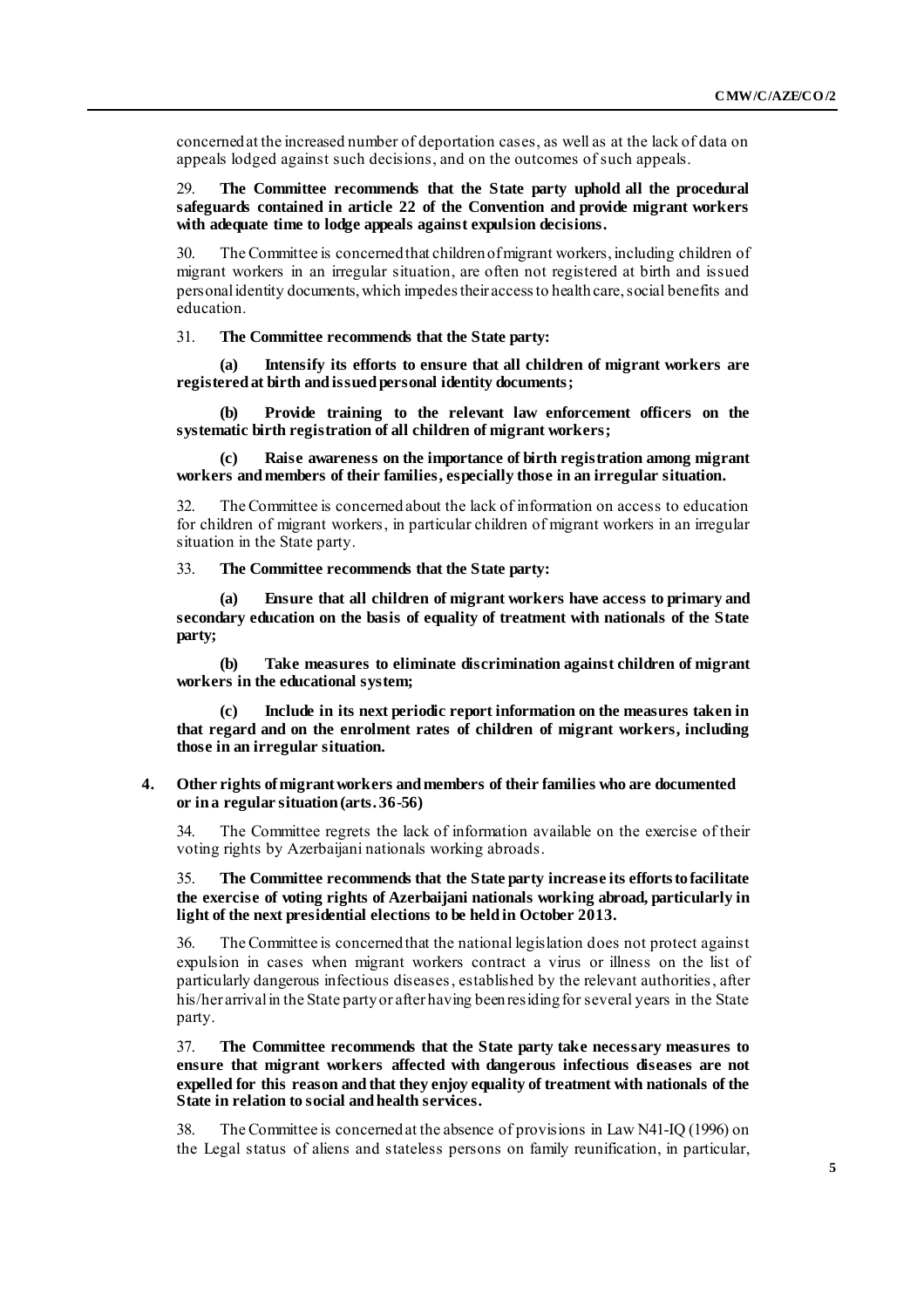provisions concerning family members eligible for family reunification, clear procedures, timeframes and competent authorities for family reunification applications, as well as grounds for the refusal of a family reunification application.

39. **The Committee recommends that the State party establish clear provisions on family reunification in its legislation, in order to ensure protection of the unity of migrant workers' families, in conformity with article 44 of the Convention.** 

#### **5. Promotion of sound, equitable, humane and lawful conditions in connection with international migration of workers and members of their families (arts. 64-71)**

40. While noting the ongoingwork of the State Migration Service, as well as the work of other State bodies and agencies dealing with protection of the rights of migrant workers, the Committee reiterates its previous concern (CMW/C/AZE/CO/1, para. 42) at the lack of coordination between the institutions and services that deal with the various aspects of migration policy at State level,which may impact the implementation by the State party of certain rights protected under the Convention.

41. **The Committee recommends that the State party intensify its efforts to improve coordination between ministries and agencies at State level for the effective implementation of the rights protected under the Convention, and requests the State party to provide information in its next periodic report, evaluating the results and indicating the progress in implementation measures.**

42. While noting that a readmission strategy is currently being developed for Azerbaijani returnees, the Committee regrets the lack of information on the support provided to Azerbaijanireturnees and on measurestakento facilitate their economic, social and cultural reintegration.

43. **The Committee recommends that the State party take measures to assist the reintegration of returning migrant workers into the economic, social and cultural fabric of the State party, and to inform the Committee thereof in its next periodic report.**

44. While acknowledging the State party's efforts to combat trafficking in persons and sexual and commercial exploitation of migrant workers, and welcoming the adoption of the National Action Plan for 2009–2013 to prevent trafficking in persons, the Committee is concerned that there is only one shelter for victims of trafficking in the State party. The Committee is also concerned at the lack of data on the rates of prosecution and convictions at State level, as well as on the number of victims assisted.

45. **The Committee recommends that the State party:**

**(a) Increase its efforts to enforce anti-trafficking legislation and the National Action Plan and to train police officers, judges, prosecutors and social service providers on the existing legal framework;**

**(b) Allocate adequate resources to implementing strategies to combat trafficking;**

**(c) Develop effective mechanisms to identify victims of trafficking, especially migrant women and children;**

**(d) Provide adequate assistance, protection and rehabilitation to all victims of trafficking in human beings, including migrant workers, by providing them with shelters and funding NGOs assisting those victims; and ensure that victims of trafficking are informed of their rights under the Convention.**